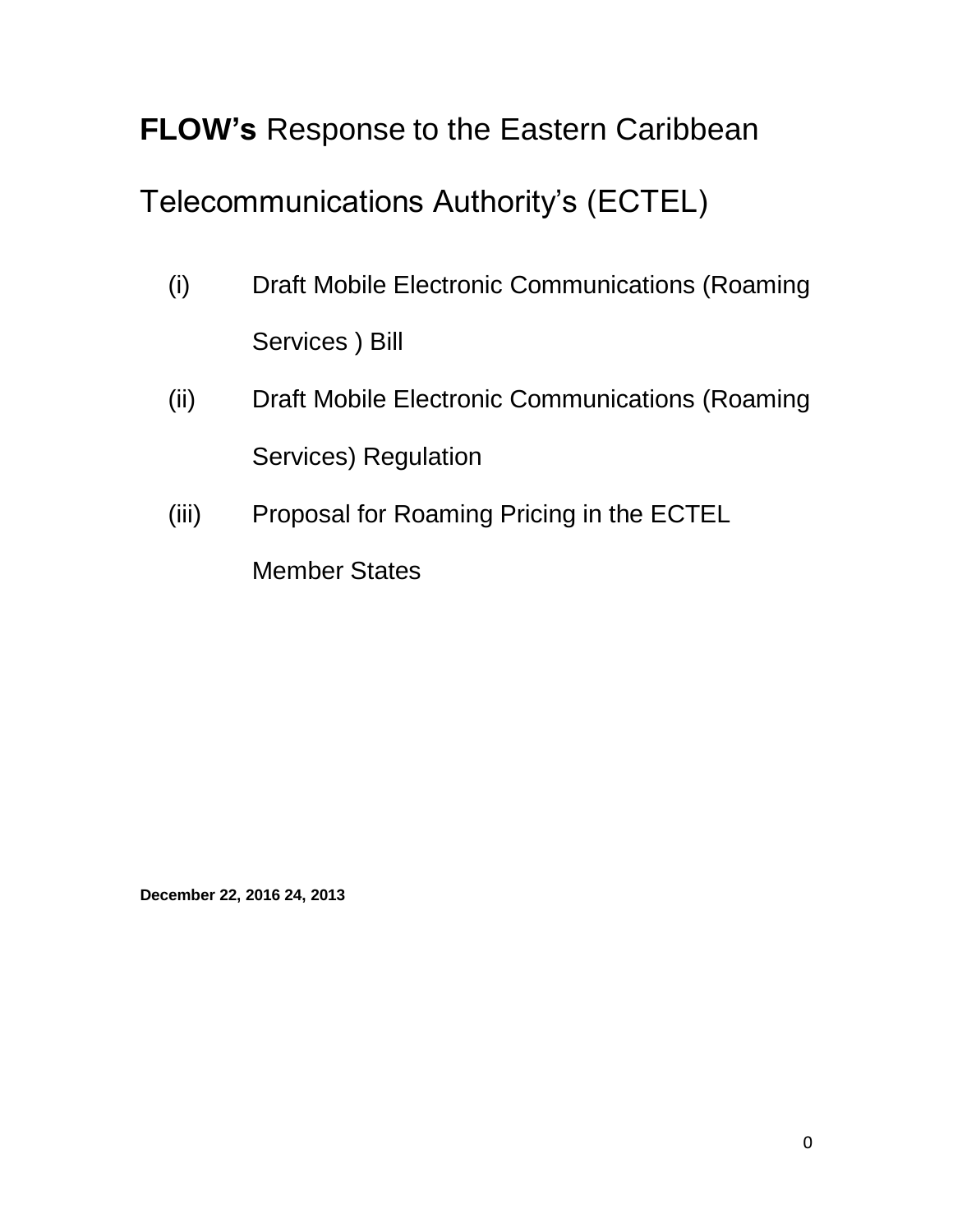## **Table of Contents**

| 2. Background on Proposed Legislation and     |  |
|-----------------------------------------------|--|
|                                               |  |
|                                               |  |
|                                               |  |
| 5. How Does Regulating Roaming Prices Promote |  |
|                                               |  |
|                                               |  |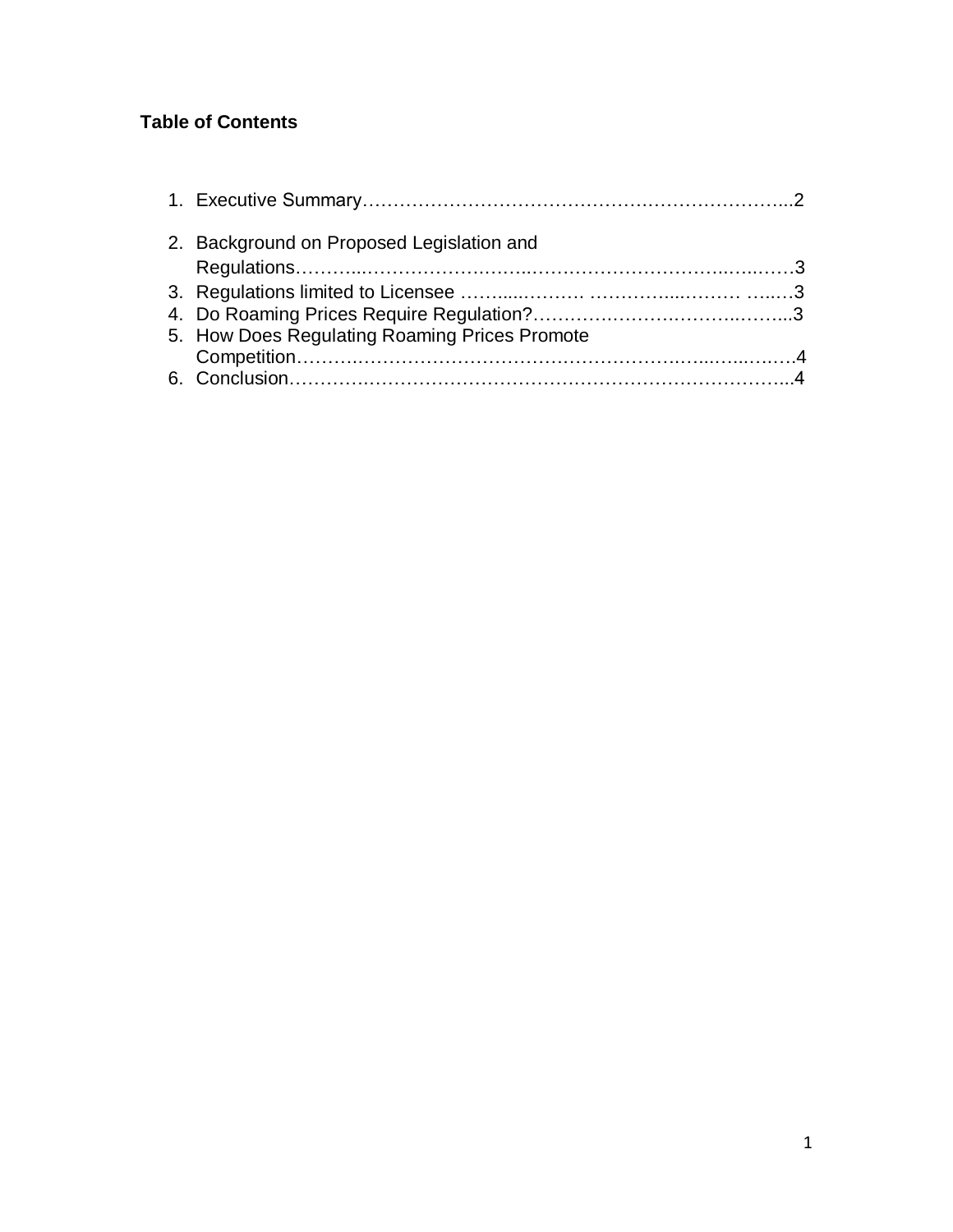### **1. Executive Summary**

- 1.1.FLOW appreciates the opportunity to respond to ECTEL's consultation on its;
	- (i) Draft Mobile Electronic Communications (Roaming Services ) Bill
	- (ii) Draft Mobile Electronic Communications (Roaming Services) Regulation
	- (iii) Proposal for Roaming Pricing in the ECTEL Contracting States
- 1.2.FLOW however believes that the time allowed to respond is unacceptably short, as the issues raised required more extensive deliberations and investigation. As such FLOW reserves all its Rights to make additional comments going forward.
- 1.3. FLOW has serious concerns about the process being followed to regulate roaming services within the ECTEL Contracting States. The process is not transparent. Assertions are made about the lack of competition in the relevant market(s) absent any robust evidence. We find it curious that without properly consulting on the market(s), ECTEL is proposing Regulations and Pricing Models. FLOW is also concerned about specific technical recommendations. As a result, FLOW disagrees with ECTEL's recommendations on the grounds that they are premature, due to lack of evidence and proper justification.
- 1.4.All responses to this document should be sent to Charles Douglas, Regional Regulatory Advisor at email, **charles.douglas@cwc.com**.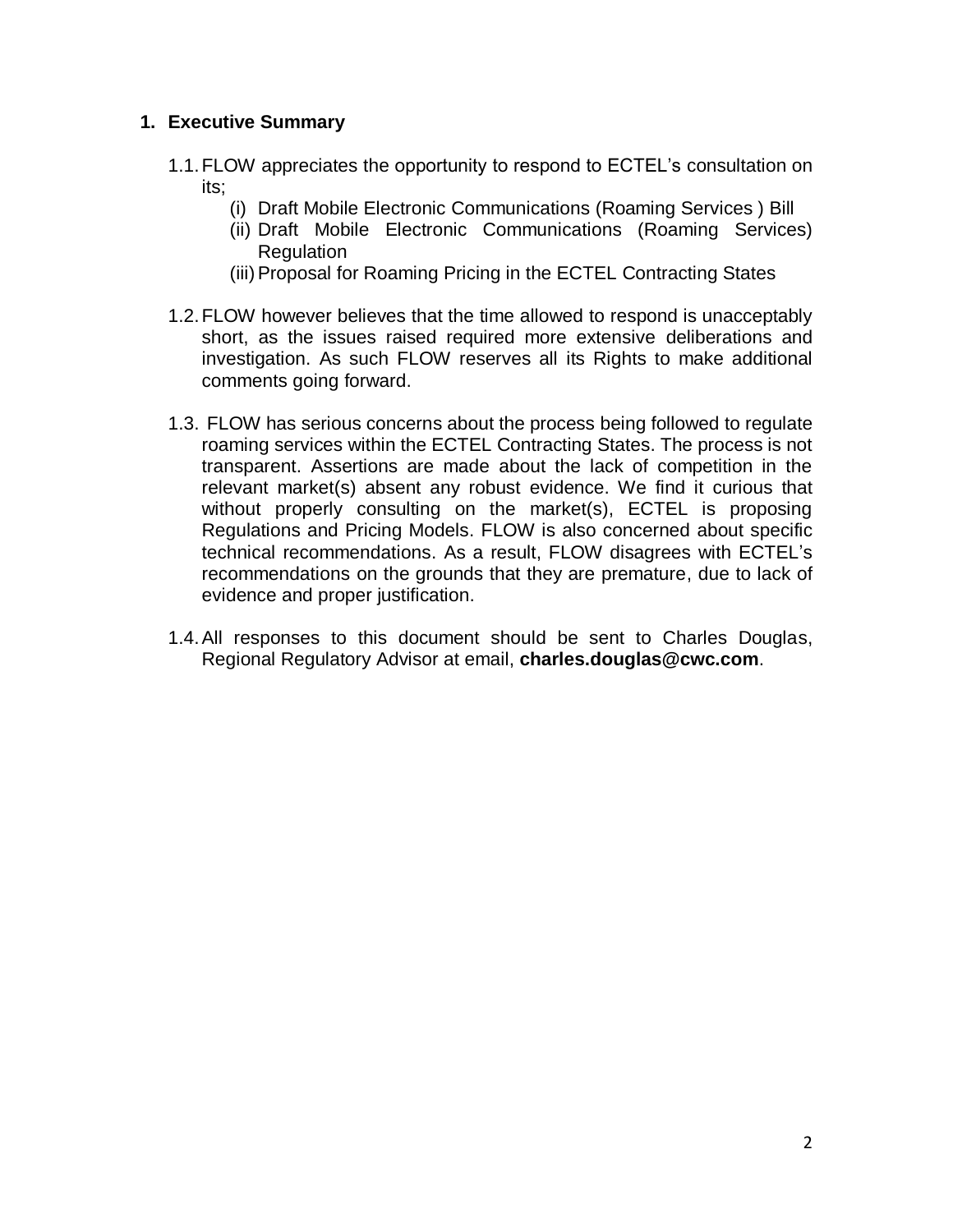### **2. Background on Proposed Legislation and Regulations**

- 2.1.Based on the reviewed draft Legislation and Regulations, ECTEL is
	- 2.1.1. proposing a set wholesale and retail price regulations applied to mobile roaming services offered by Public Mobile Telephone System (PMTS )Licensees in the ECTEL member states
	- 2.1.2. Such price regulations would apply only to operators with a PMTS License in an ECTEL state.
	- 2.1.3. Presumably, the retail roaming rates of non-licensed operators remain unregulated. Non-licensed operators include foreign operators, such as Verizon and Vodaphone, as well as regional (non-ECTEL) operators, such as Flow Barbados and Digicel Barbados
	- 2.1.4. ECTEL's proposed wholesale price regulations are to be based on yet-to-be determined Price Cap regulations. Whereas, retail price regulations are to be based on "home" prices (aka "Roam Like You Are Home" prices)

### **3. Regulations limited to Licensees**

- 3.1.ECTEL's wholesale regulations would apply to all Public Mobile Telephone Systems (PMTS), since all PMTS roaming wholesalers hold a PMTS License in ECTEL states (e.g., FLOW St. Lucia and Digicel St. Lucia)
- 3.2.However, in effect, ECTEL's proposed retail regulations would be limited to only a subset of all PMTS operators, since most PMTS roaming retailers do not hold a PMTS License in ECTEL states (e.g., Verizon USA, Flow Barbados, Digicel Barbados, etc.)
- 3.3.If the above is an accurate interpretation of the scope of proposed roaming regulations, the efficacy, fairness and consumer benefit of these regulations are questionable and must be objectively examined. For instance, mandating reduced wholesale roaming rates could represent a windfall to unregulated retailers that choose not to pass on these savings to their customers.

### **4. Do Roaming Prices Require Regulation?**

4.1.ECTEL's premise for these regulations is an unpublished investigation, which is said to demonstrate that "in some cases, large premiums were being paid by customers to access roaming services". However, the only evidence to substantiate this claim is the following ambiguous sentence on page 1 of the Consultation Document:

*"In particular, the study noted that the premium charged ranged from 32% to over 200% of the cost of an in-country mobile-tomobile (MTM) on-net call."*